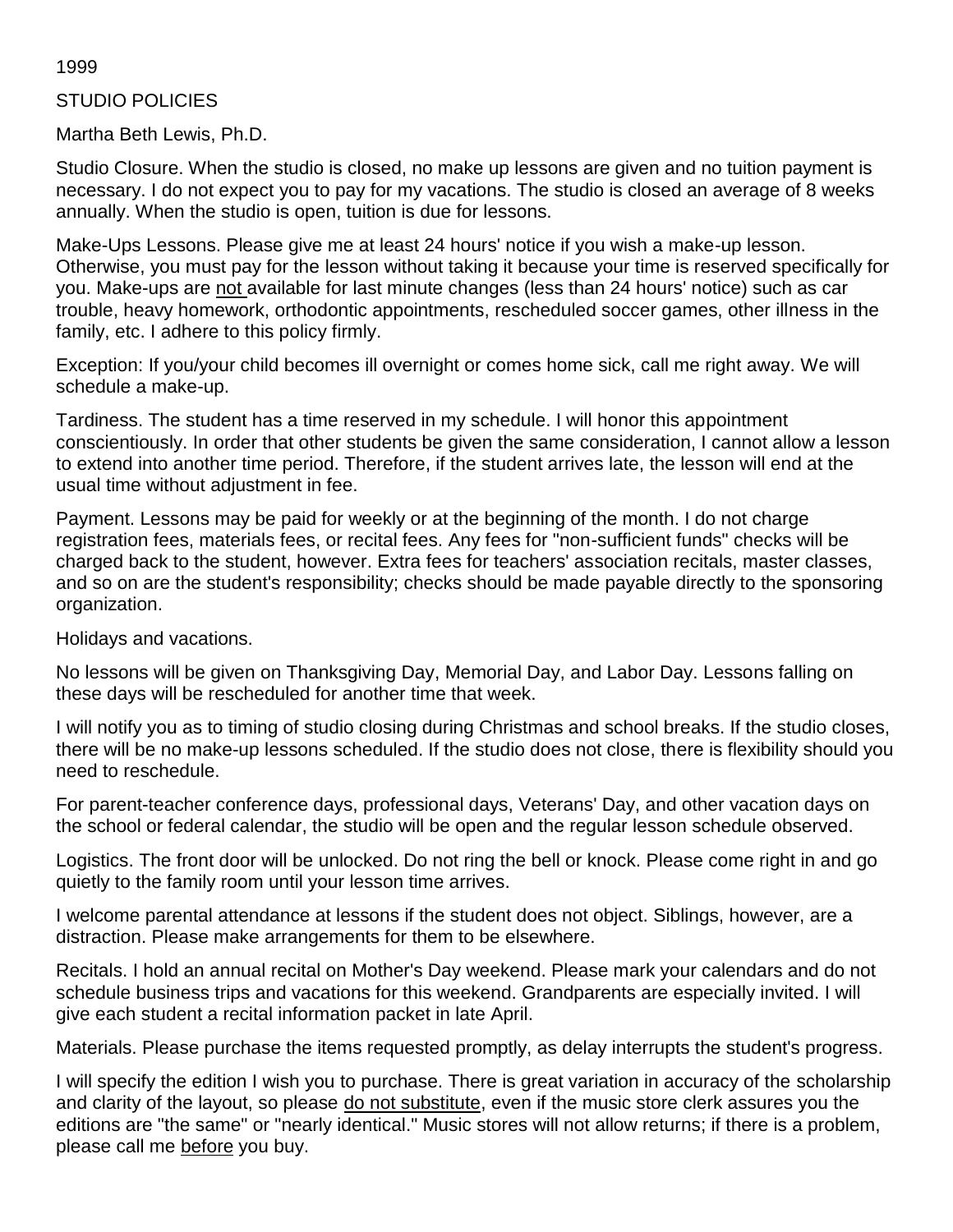Music purchases can mount up quickly, so I attempt to keep requested materials to a minimum. I will choose inexpensive editions unless scholarship suffers. A low-cost edition which is poorly prepared is not a bargain if I must spend precious lesson time to re-do it.

I will use as many of a transfer student's old books as I deem beneficial for the student.

Metronome. A metronome is an important practice aid and is an investment the student will use forever. Each student needs a working metronome.

A mechanical metronome ticks more loudly than electric or electronic metronomes, and therefore I recommend this type. Electric or electronic metronomes are also usually significantly more expensive. If you are buying a metronome at this time, I highly recommend a mechanical one.

Piano maintenance. Your piano should be tuned at least once a year; twice a year is better. The technician also can adjust sticking keys, squeaking pedals, etc. Playing on a poorly-regulated and poorly-tuned instrument is a detriment to developing good skills, as well as a nuisance. I can provide you with the names of reputable tuner/technicians.

If you are considering the purchase of a used piano, it is worth the small appraisal fee (usually about \$75) to have a technician look over the piano for cracks in the soundboard, water damage, broken parts, etc. He/she also can advise you whether the price asked is appropriate and how much you probably will have to spend in the next five years in extra repairs because it is a used instrument.

Communication. Please feel free to contact me at any time about your or your child's progress or about difficulties.

With children, parental involvement is the best insurance of success. If a child knows the parent is interested in what he does, he is more willing to shoulder daily responsibilities. I will be happy to pass on to you tricks other parents have used to encourage practice on a daily basis or to spark input from other family members. The combined efforts of student-parent-teacher always produce a superior result.

At all times, the student's best interests come first--musical and otherwise.

Thank you for giving me the opportunity to teach you/your child.

PHILOSOPHIES OF TEACHING

The foundations of my teaching philosophy are:

My primary goal is to teach students how to learn.

Teaching must be matched to the student's learning style, not learning matched to the teacher's teaching style. Therefore, teaching style, curriculum, and approach must be flexible, varied, and individual.

Empowerment is the key to motivation. Motivation is not something the teacher does to a student; it is something the student does to himself. The teacher's part is to introduce possibilities.

~~~

These maxims guide my interaction with students:

I'll never be angry if you ask a question.

I'll never be angry if you make a mistake.

I'll be upset only if you don't try. If you won't try, I can't teach you.

If you don't understand, it's my fault, not yours. It's my job to teach you in a way you understand.